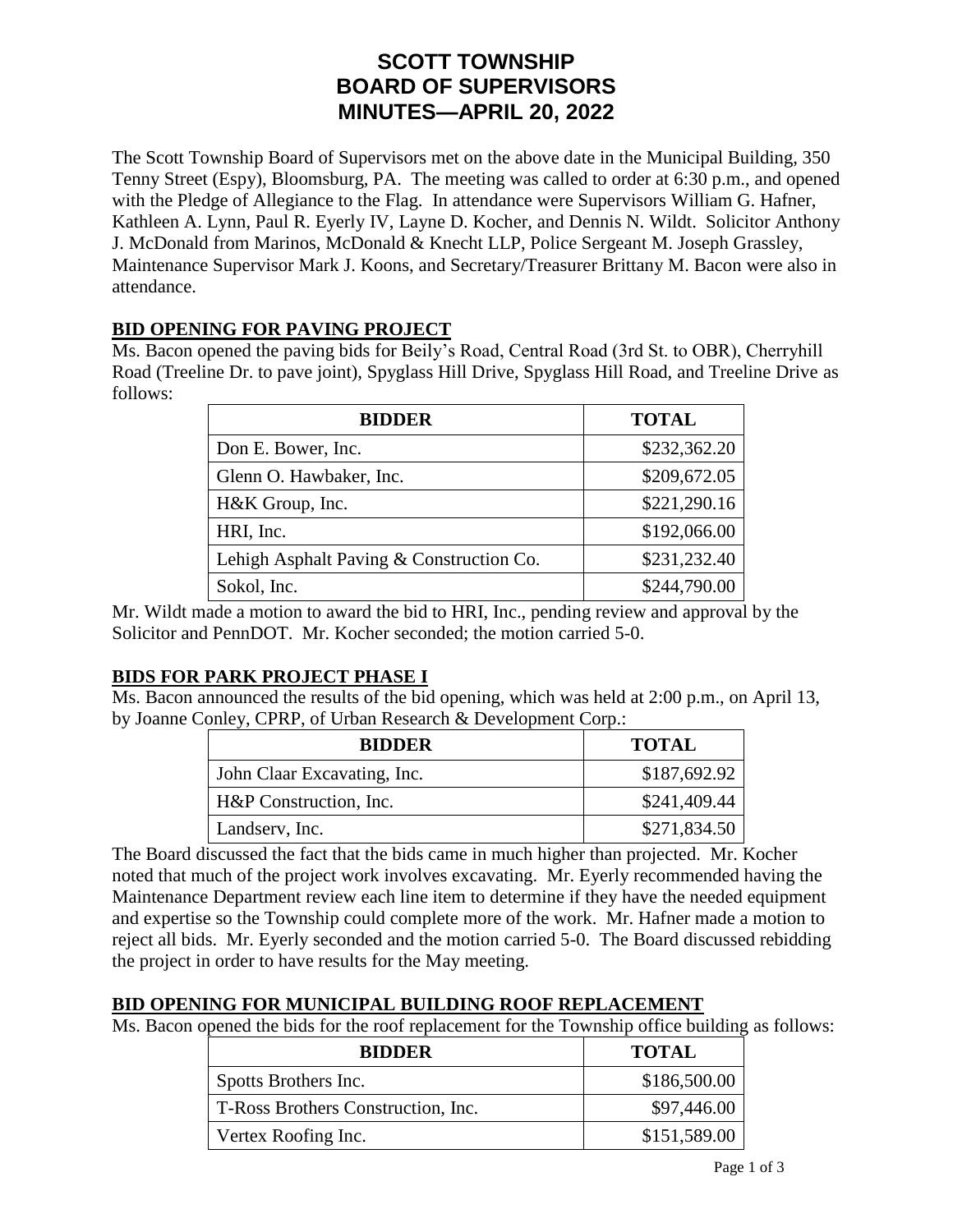Mr. Wildt made a motion to accept the bid from T-Ross Brothers Construction, Inc., for \$97,446.00, pending review and approval by the Township Engineer. Mr. Hafner seconded the motion, which carried 5-0.

### **QUESTIONS FROM THE AUDIENCE**

None appearing.

### **APPROVAL OF MINUTES**

Minutes of the March 16, 2022 meeting were presented for approval. Mr. Kocher made a motion to approve the minutes as presented. Ms. Lynn seconded and the motion carried 5-0.

### **APPROVAL OF MONTHLY REPORTS**

The March Budget, Police, Roads, Secretary, Treasurer, Zoning Reports and the Barry Isett & Associates Report were presented for approval. Mr. Eyerly made a motion to approve the reports as presented and Mr. Kocher seconded. The motion carried 5-0.

## **APPROVAL OF BILLS TO BE PAID**

The March 17 through April 20 General Fund bills to be paid were presented as three transfers of electronic funds and check numbers 17255–17307 for \$114,950.87. In addition, Liquid Fuels Fund bills to be paid were presented as check numbers 1864–1869 for \$7,607.89. Mr. Kocher made a motion to approve the bills to be paid. Mr. Wildt seconded and the motion carried 4-0, with Mr. Eyerly abstaining due to a conflict of interest regarding the Press Enterprise payment, check number 17282.

## **SUBDIVISION & LAND DEVELOPMENT**

Regarding the David A. & Penny A. Gensemer Minor Subdivision/Incorporation Plan, this proposes to combine two parcels on Beilys Road into one new tract. Township Engineer Todd R. Pysher of Pysher & Associates, Inc., reviewed the plan in a letter dated February 16, 2022. He provided an updated review in an email dated March 11, 2022, and another in an email dated April 19, 2022. The April email revised the following two General Comments:

b. The existing driveway within the 50-foot wide right-of-way that provides access to Columbia County Instrument Numbers 201608765 and 2018076121 (per Map Book 5, page 809) shall not be used for any ingress, egress, or regress purposes to the incorporated lots until the existing driveway within this right-of-way is upgraded to comply with Scott Township street standards.

c. David A. and Penny A. Gensemer must prepare a lot consolidation deed for the separate parcels described in Columbia County Instrument Numbers 201505423 and 202109269, submit same to the Township for review, and then record same immediately after recording the incorporation subdivision plan. The lot consolidation deed must include language stating that the lot consolidation deed will be recorded with the Recorder of Deeds Office of Columbia County.

The County Planning Commission reviewed the plan. The Township Planning Commission reviewed the plan and recommended approval. Mr. Kocher made a motion to provide conditional approval subject to Mr. Pysher's open review comments in his February 16 letter and his April 19 email. Ms. Lynn seconded and the motion carried 5-0. Mr. Eyerly stated the applicant should provide evidence that the deed was consolidated.

#### **OLD BUSINESS**

Regarding the American Rescue Plan funds, Ms. Bacon drew the Board's attention to an update on the cost of the digital radio upgrades. The County received an additional grant that will be